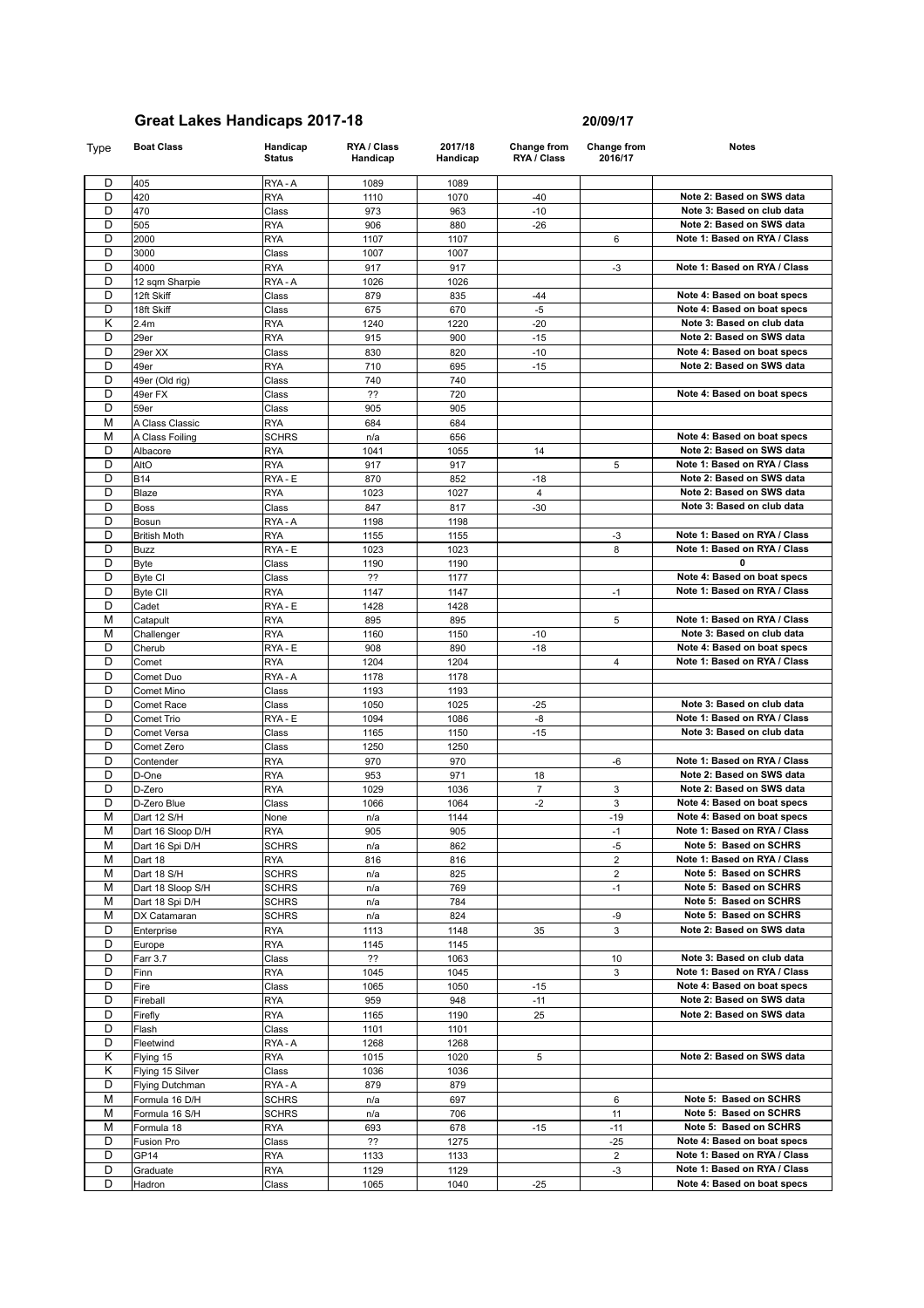**Status**

D Otter **RYA-A** 1275 1275 D Pacer RYA - A 1193 | 1193

**RYA / Class Handicap**

Type **Boat Class Handicap** 

D Hadron H2 Class 1040 1015 -25 **Note 4: Based on boat specs**<br>
D Halo RYA 992 1010 18 Note 4: Based on boat specs D Halo RYA 992 1010 18 **Note 4: Based on boat specs** D Heron RYA - A 1345 1345 M Hobie 16 SCHRS N/a 809 -10 Note 5: Based on SCHRS M Hobie 16 Spi SCHRS n/a 775 -15 Note 5: Based on SCHRS<br>
M Hobie 17 SCHRS n/a 823 -9 Note 5: Based on SCHRS M Hobie 17 SCHRS n/a 823 -9 Note 5: Based on SCHRS<br>
M Hobie Dragoon SCHRS n/a 1000 -4 Note 5: Based on SCHRS **Ma** 1000 -4 **Note 5: Based on SCHRS** n/a 1000 -4 **Note 5: Based on SCHRS** M Hobie Dragoon Spi SCHRS n/a 955 -19 Note 5: Based on SCHRS D Hornet **RYA** | 962 | 962 M Hurricane 5.9 SCHRS n/a 721 3 Note 5: Based on SCHRS<br>M Hurricane 5.9 SX RYA 698 698 698 M Hurricane 5.9 SX RYA<br>M Hurricane 500 SCHRS n/a 751 -13 Note 5: Based on SCHRS D Icon RYA - E 976 990 14 **Note 4: Based on boat specs**<br>
D Int 14 RYA - E 765 700 - 65 **Note 4: Based on boat specs Note 4: Based on boat specs** D |Int Canoe | RYA - E | 893 | 893

**2017/18 Handicap**

| υ              | Int Canoe                    | RYA - E      | 893  | 893  |       |              |                              |
|----------------|------------------------------|--------------|------|------|-------|--------------|------------------------------|
| D              | Int Canoe - Asym             | RYA - E      | 866  | 840  | $-26$ |              | Note 3: Based on club data   |
| D              | Int Lightning                | Class        | 1003 | 1003 |       | 23           | Note 4: Based on boat specs  |
| D              | Int Moth                     | RYA-A        | 570  | 485  | $-85$ |              | Note 4: Based on boat specs  |
| D              | Int Moth - No foils          | RYA-A        | 980  | 980  |       |              |                              |
| D              | <b>ISO</b>                   | <b>RYA</b>   | 922  | 922  |       |              |                              |
| D              | Javelin                      | RYA - E      | 933  | 933  |       |              |                              |
| Κ              | K1                           | <b>RYA</b>   | 1068 | 1068 |       | 3            | Note 1: Based on RYA / Class |
| Κ              | K <sub>2</sub>               | <b>RYA</b>   | 1030 | 1015 | $-15$ |              | Note 4: Based on boat specs  |
| Κ              | K6                           | <b>RYA</b>   | 905  | 905  |       |              |                              |
| D              | Kestrel                      | <b>RYA</b>   | 1035 | 1035 |       | 6            | Note 1: Based on RYA / Class |
| D              | Lark                         | <b>RYA</b>   | 1070 | 1063 | $-7$  |              | Note 2: Based on SWS data    |
| D              | Laser                        | <b>RYA</b>   | 1097 | 1115 | 18    |              | Note 2: Based on SWS data    |
| D              | Laser 3000                   | RYA - E      | 1085 | 1065 | $-20$ | 17           | Note 3: Based on club data   |
| D              | Laser 4.7                    | <b>RYA</b>   | 1200 | 1210 | 10    |              | Note 2: Based on SWS data    |
| D              | Laser 5000                   | RYA-A        | 846  | 846  |       |              |                              |
| D              | Laser Bahia                  | Class        | 1095 | 1095 |       |              |                              |
| D              | Laser EPS                    | <b>RYA</b>   | 1030 | 1030 |       | 3            | Note 1: Based on RYA / Class |
| D              | Laser II                     | <b>RYA</b>   | 1065 | 1065 |       |              |                              |
| D              | Laser Pico                   | RYA - E      | 1330 | 1330 |       |              |                              |
| D              | Laser Radial                 | <b>RYA</b>   | 1139 | 1145 | 6     |              | Note 2: Based on SWS data    |
| D              | Laser Stratos                | RYA - E      | 1095 | 1095 |       | $\mathbf{1}$ | Note 1: Based on RYA / Class |
| D              | Laser Vago XD                | RYA - E      | 1074 | 1074 |       |              |                              |
| D              | Laser Vago XD S/H            | Class        | 1074 | 1074 |       |              |                              |
| D              | Leader                       | RYA-A        | 1115 | 1115 |       |              |                              |
| D              | Lightning 368                | <b>RYA</b>   | 1170 | 1170 |       | 6            | Note 1: Based on RYA / Class |
| D              | Marauder                     | RYA - A      | 1042 | 1042 |       |              |                              |
| D              | Megabyte                     | RYA - E      | 1060 | 1050 | $-10$ |              | Note 4: Based on boat specs  |
| D              | Merlin Rocket                | <b>RYA</b>   | 981  | 970  | $-11$ |              | Note 2: Based on SWS data    |
| D              | Miracle                      | <b>RYA</b>   | 1210 | 1210 |       |              |                              |
| D              | Mirror                       | <b>RYA</b>   | 1383 | 1383 |       |              |                              |
| D              | Mirror S/H                   | <b>RYA</b>   | 1369 | 1369 |       |              | Note 1: Based on RYA / Class |
| D              | <b>MRX</b>                   | Class        | 1000 | 973  | $-27$ |              | Note 4: Based on boat specs  |
| D              | Musto Skiff                  | <b>RYA</b>   | 847  | 852  | 5     |              | Note 2: Based on SWS data    |
| D              | MX Ray                       | RYA - A      | 1020 | 1020 |       |              |                              |
| М              | Nacra 15 Spi D/H             | <b>SCHRS</b> | n/a  | 740  |       | 6            | Note 5: Based on SCHRS       |
| M              | Nacra 16 Solo Spi            | <b>SCHRS</b> | n/a  | 720  |       | -9           | Note 5: Based on SCHRS       |
| М              | Nacra 16 Spi D/H             | <b>SCHRS</b> | n/a  | 704  |       | -9           | Note 5: Based on SCHRS       |
| М              | Nacra 17 Olympic Foiler      | <b>SCHRS</b> | n/a  | 641  |       |              | Note 5: Based on SCHRS       |
| M              | Nacra 17 Olympic Non-Foiler  | <b>SCHRS</b> | n/a  | 674  |       | $-10$        | Note 5: Based on SCHRS       |
| M              | Nacra 17 Sloop Spi D/H       | <b>SCHRS</b> | n/a  | 709  |       | $-10$        | Note 5: Based on SCHRS       |
| М              | Nacra 17 Solo Spi            | SCHRS        | n/a  | 726  |       | $-11$        | Note 5: Based on SCHRS       |
| M              | Nacra 500 Sloop D/H          | SCHRS        | n/a  | 794  |       | $-10$        | Note 5: Based on SCHRS       |
| M              | Nacra 500 Solo               | <b>SCHRS</b> | n/a  | 833  |       | -8           | Note 5: Based on SCHRS       |
| M              | Nacra 500 Solo Spi           | <b>SCHRS</b> | n/a  | 790  |       | $-11$        | Note 5: Based on SCHRS       |
| М              | Nacra 500 Sport Spi D/H      | <b>SCHRS</b> | n/a  | 759  |       | $-12$        | Note 5: Based on SCHRS       |
| М              | Nacra Inter 17 Sloop Spi D/H | None         | n/a  | 721  |       | $-11$        | Note 4: Based on boat specs  |
| M              | Nacra Inter 17 Solo          | <b>SCHRS</b> | n/a  | 799  |       | -9           | Note 5: Based on SCHRS       |
| M              | Nacra Inter 17 Solo Spi      | <b>SCHRS</b> | n/a  | 749  |       | $-12$        | Note 5: Based on SCHRS       |
| D              | National 12                  | <b>RYA</b>   | 1064 | 1055 | -9    |              | Note 2: Based on SWS data    |
| D              | National 18                  | Class        | 910  | 910  |       |              |                              |
| D              | National 18C                 | Class        | 957  | 957  |       |              |                              |
| D              | Norfolk Punt                 | Class        | 870  | 870  |       |              |                              |
| D              | OK                           | <b>RYA</b>   | 1104 | 1115 | 11    |              | Note 2: Based on SWS data    |
| D              | Optimist                     | <b>RYA</b>   | 1665 | 1665 |       |              |                              |
| D              | Osprey                       | <b>RYA</b>   | 935  | 941  | 6     |              | Note 2: Based on SWS data    |
| $\overline{D}$ | Otter                        | RYA - A      | 1275 | 1275 |       |              |                              |

**Change from 2016/17**

**Notes**

**Change from RYA / Class**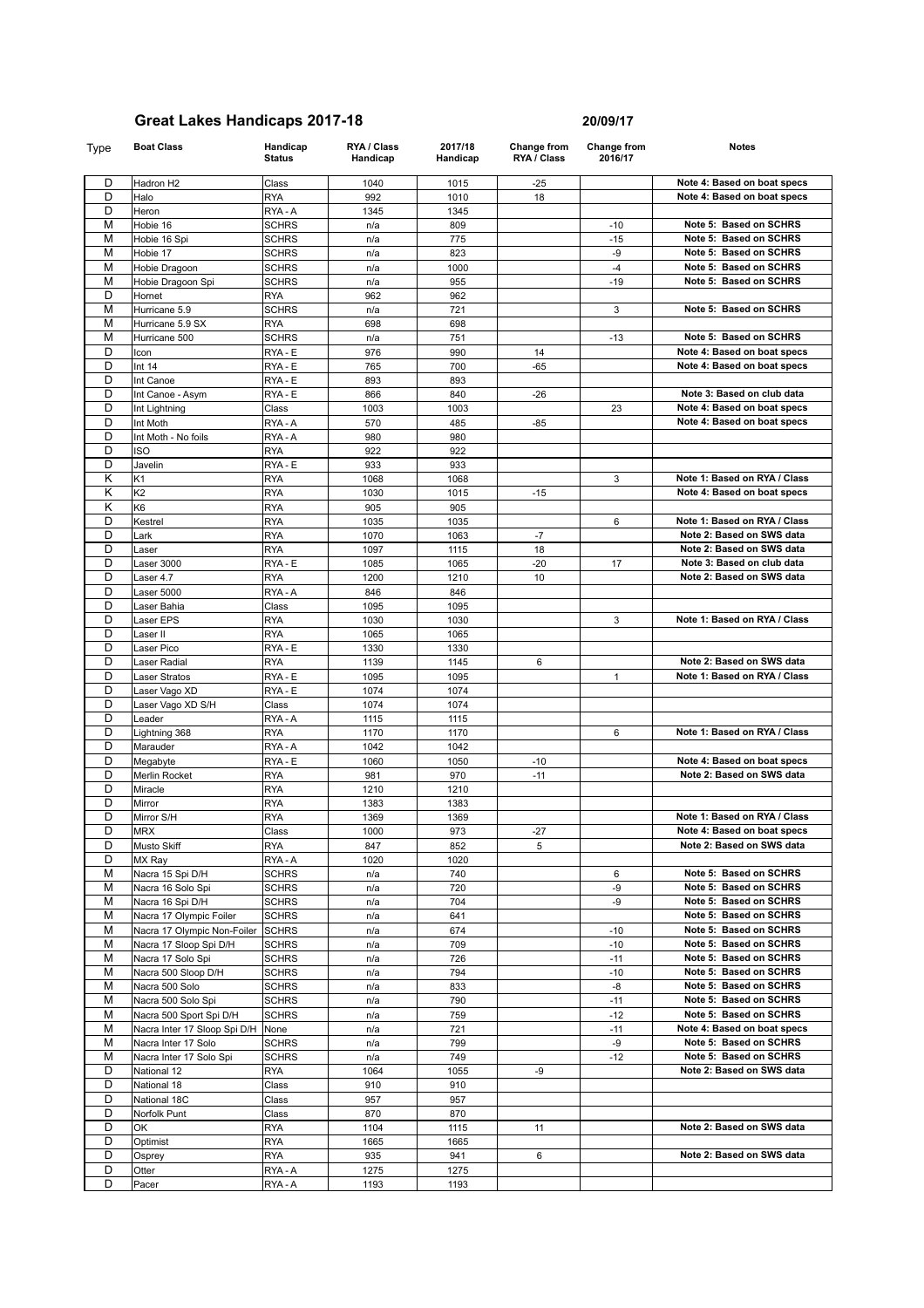| Type           | <b>Boat Class</b>      | Handicap<br><b>Status</b> | RYA / Class<br>Handicap | 2017/18<br>Handicap | <b>Change from</b><br>RYA / Class | <b>Change from</b><br>2016/17 | <b>Notes</b>                 |
|----------------|------------------------|---------------------------|-------------------------|---------------------|-----------------------------------|-------------------------------|------------------------------|
| D              | Phantom                | <b>RYA</b>                | 999                     | 1005                | 6                                 |                               | Note 2: Based on SWS data    |
| M              | Prindle 15             | <b>SCHRS</b>              | n/a                     | 885                 |                                   | $-6$                          | Note 5: Based on SCHRS       |
| M              | Prindle 18             | <b>SCHRS</b>              | n/a                     | 773                 |                                   | -9                            | Note 5: Based on SCHRS       |
| M              | Prindle 18.2           | SCHRS                     | n/a                     | 712                 |                                   | $-12$                         | Note 5: Based on SCHRS       |
| $\overline{M}$ | Prindle 19 Spi         | SCHRS                     | n/a                     | 685                 |                                   | $-11$                         | Note 5: Based on SCHRS       |
| D              | Punk                   | Class                     | ??                      | 1010                |                                   |                               | Note 4: Based on boat specs  |
| D              | Redwing                | RYA - A                   | 1094                    | 1094                |                                   |                               |                              |
| D              | Rooster 8.1            | <b>RYA</b>                | 1045                    | 1045                |                                   | 5                             | Note 1: Based on RYA / Class |
| D              | RS Aero 5              | RYA - E                   | 1120                    | 1120                |                                   | 13                            | Note 1: Based on RYA / Class |
| D              | RS Aero 7              | <b>RYA</b>                | 1071                    | 1071                |                                   | 5                             | Note 1: Based on RYA / Class |
| D              | RS Aero 9              | <b>RYA</b>                | 1024                    | 1024                |                                   | $-4$                          | Note 1: Based on RYA / Class |
| M              | RS Cat 16 Club S/H     | <b>SCHRS</b>              | n/a                     | 921                 |                                   | $-8$                          | Note 5: Based on SCHRS       |
| M              | RS Cat 16 Race Spi D/H | <b>SCHRS</b>              | n/a                     | 863                 |                                   | $-14$                         | Note 5: Based on SCHRS       |
| M              | RS Cat 16 S Sloop D/H  | <b>SCHRS</b>              | n/a                     | 904                 |                                   | -9                            | Note 5: Based on SCHRS       |
| М              | RS Cat 16 XL Spi D/H   | <b>SCHRS</b>              | n/a                     | 863                 |                                   | $-14$                         | Note 5: Based on SCHRS       |
| D              | <b>RS</b> Feva         | Class                     | 1280                    | 1280                |                                   |                               |                              |
| D              | RS Feva XL             | <b>RYA</b>                | 1240                    | 1240                |                                   | 5                             | Note 1: Based on RYA / Class |
| D              | <b>RS Quest</b>        | Class                     | ??                      | 1130                |                                   | 20                            | Note 4: Based on boat specs  |
| D              | RS Tera Pro            | <b>RYA</b>                | 1364                    | 1364                |                                   | 8                             | Note 1: Based on RYA / Class |
| D              | RS Tera Sport          | <b>RYA</b>                | 1432                    | 1432                |                                   | $-25$                         | Note 1: Based on RYA / Class |
| D              | RS Vareo               | <b>RYA</b>                | 1085                    | 1085                |                                   | 14                            | Note 1: Based on RYA / Class |
| D              | <b>RS</b> Venture      | Class                     | ??                      | 1092                |                                   |                               | Note 4: Based on boat specs  |
| D              | <b>RS Vision</b>       | <b>RYA</b>                | 1128                    | 1128                |                                   | -6                            | Note 1: Based on RYA / Class |
| D              | <b>RS Zest</b>         | Class                     | ??                      | 1228                |                                   |                               | Note 4: Based on boat specs  |
| D              | RS100 10.2             | <b>RYA</b>                | 978                     | 978                 |                                   |                               |                              |
| D              | RS100 8.4              | <b>RYA</b>                | 1008                    | 1008                |                                   | 4                             | Note 1: Based on RYA / Class |
| D              | <b>RS200</b>           | <b>RYA</b>                | 1047                    | 1054                | $\overline{7}$                    | $-5$                          | Note 2: Based on SWS data    |
| D              | <b>RS300</b>           | <b>RYA</b>                | 973                     | 985                 | 12                                | $-10$                         | Note 2: Based on SWS data    |
| D              | <b>RS400</b>           | <b>RYA</b>                | 942                     | 952                 | 10                                | $-4$                          | Note 2: Based on SWS data    |
| D              | <b>RS500</b>           | <b>RYA</b>                | 968                     | 968                 |                                   | 3                             | Note 1: Based on RYA / Class |
| D              | <b>RS600</b>           | <b>RYA</b>                | 920                     | 920                 |                                   | $\overline{7}$                | Note 1: Based on RYA / Class |
| D              | <b>RS600 FF</b>        | Class                     | ??                      | 485                 |                                   |                               | Note 4: Based on boat specs  |
| D              | <b>RS700</b>           | <b>RYA</b>                | 847                     | 852                 | 5                                 |                               | Note 2: Based on SWS data    |
| D              | <b>RS800</b>           | <b>RYA</b>                | 810                     | 800                 | $-10$                             |                               | Note 2: Based on SWS data    |
| D              | <b>RS900</b>           | Class                     | ??                      | 750                 |                                   |                               | Note 4: Based on boat specs  |
| D              | Scorpion               | <b>RYA</b>                | 1040                    | 1027                | -13                               |                               | Note 2: Based on SWS data    |
| D              | Seafly                 | RYA-A                     | 1087                    | 1087                |                                   |                               |                              |
| M              | Shadow                 | <b>SCHRS</b>              | n/a                     | 757                 |                                   | $-13$                         | Note 5: Based on SCHRS       |
| M              | Shadow X               | <b>RYA</b>                | 750                     | 750                 | $\Omega$                          | $-12$                         | Note 1: Based on RYA / Class |
| M              | Shearwater             | <b>SCHRS</b>              | n/a                     | 805                 |                                   | $-16$                         | Note 5: Based on SCHRS       |

| -                       | <b>OUUILY</b>      | .            | .    | $\sim$ |                |                |                              |
|-------------------------|--------------------|--------------|------|--------|----------------|----------------|------------------------------|
| M                       | Shadow             | <b>SCHRS</b> | n/a  | 757    |                | $-13$          | Note 5: Based on SCHRS       |
| M                       | Shadow X           | <b>RYA</b>   | 750  | 750    | 0              | $-12$          | Note 1: Based on RYA / Class |
| M                       | Shearwater         | <b>SCHRS</b> | n/a  | 805    |                | $-16$          | Note 5: Based on SCHRS       |
| D                       | Signet             | Class        | 1265 | 1265   |                |                |                              |
| $\overline{\mathsf{K}}$ | SK <sub>2</sub>    | Class        | 953  | 929    | $-24$          |                | Note 4: Based on boat specs  |
| D                       | SK4                | Class        | 760  | 705    | $-55$          |                | Note 4: Based on boat specs  |
| M                       | <b>SL16</b>        | <b>SCHRS</b> | n/a  | 774    |                | $-11$          | Note 5: Based on SCHRS       |
| D                       | Snipe              | RYA - E      | 1095 | 1095   |                | $\overline{7}$ | Note 1: Based on RYA / Class |
| D                       | Solo               | <b>RYA</b>   | 1143 | 1150   | $\overline{7}$ |                | Note 2: Based on SWS data    |
| D                       | Solution           | <b>RYA</b>   | 1087 | 1087   |                | $-3$           | Note 1: Based on RYA / Class |
| Κ                       | Sonar              | RYA - A      | 940  | 940    |                |                |                              |
| D                       | Spice              | RYA-A        | 930  | 930    |                |                |                              |
| M                       | Spitfire           | <b>RYA</b>   | 705  | 705    |                | $-7$           | Note 1: Based on RYA / Class |
| M                       | Spitfire Spi S/H   | None         | n/a  | 726    |                | $-18$          | Note 4: Based on boat specs  |
| D                       | Splash             | RYA - E      | 1220 | 1208   | $-12$          |                | Note 1: Based on RYA / Class |
| D                       | Sport 14           | RYA-A        | 1055 | 1055   |                |                |                              |
| D                       | Sport 16           | Class        | 1040 | 1040   |                |                |                              |
| M                       | Sprint 15          | <b>RYA</b>   | 931  | 931    |                |                |                              |
| M                       | Sprint 15 D/H      | <b>SCHRS</b> | n/a  | 926    |                | $-2$           | Note 5: Based on SCHRS       |
| M                       | Sprint 15 Sport    | <b>RYA</b>   | 894  | 894    |                |                |                              |
| D                       | Streaker           | <b>RYA</b>   | 1132 | 1151   | 19             |                | Note 2: Based on SWS data    |
| D                       | Sunfish            | RYA - A      | 1229 | 1229   |                | 29             | Note 1: Based on RYA / Class |
| D                       | Supernova          | <b>RYA</b>   | 1075 | 1075   |                |                |                              |
| D                       | Tasar              | <b>RYA</b>   | 1015 | 1015   |                | -8             | Note 1: Based on RYA / Class |
| D                       | Thames A Rater     | Class        | ??   | 860    |                |                | Note 3: Based on club data   |
| M                       | Topaz 12           | <b>SCHRS</b> | n/a  | 949    |                | $-16$          | Note 5: Based on SCHRS       |
| M                       | Topaz 14C          | <b>SCHRS</b> | n/a  | 969    |                | $-8$           | Note 5: Based on SCHRS       |
| M                       | Topaz 14CX Spi     | <b>SCHRS</b> | n/a  | 930    |                | $-15$          | Note 5: Based on SCHRS       |
| M                       | Topaz 14Xtreme D/H | <b>SCHRS</b> | n/a  | 875    |                | $-14$          | Note 4: Based on boat specs  |
| M                       | Topaz 14Xtreme S/H | <b>SCHRS</b> | n/a  | 864    |                | $-10$          | Note 5: Based on SCHRS       |
| M                       | Topaz 16C          | <b>SCHRS</b> | n/a  | 888    |                | $-9$           | Note 5: Based on SCHRS       |
| M                       | Topaz 16CX         | <b>SCHRS</b> | n/a  | 850    |                | $-14$          | Note 5: Based on SCHRS       |
| M                       | Topaz 16S          | <b>SCHRS</b> | n/a  | 934    |                | $-9$           | Note 5: Based on SCHRS       |
| M                       | Topaz 16S Spi      | <b>SCHRS</b> | n/a  | 888    |                | $-15$          | Note 5: Based on SCHRS       |
| D                       | Topaz Argo         | Class        | 1050 | 1065   | 15             | 15             | Note 3: Based on club data   |